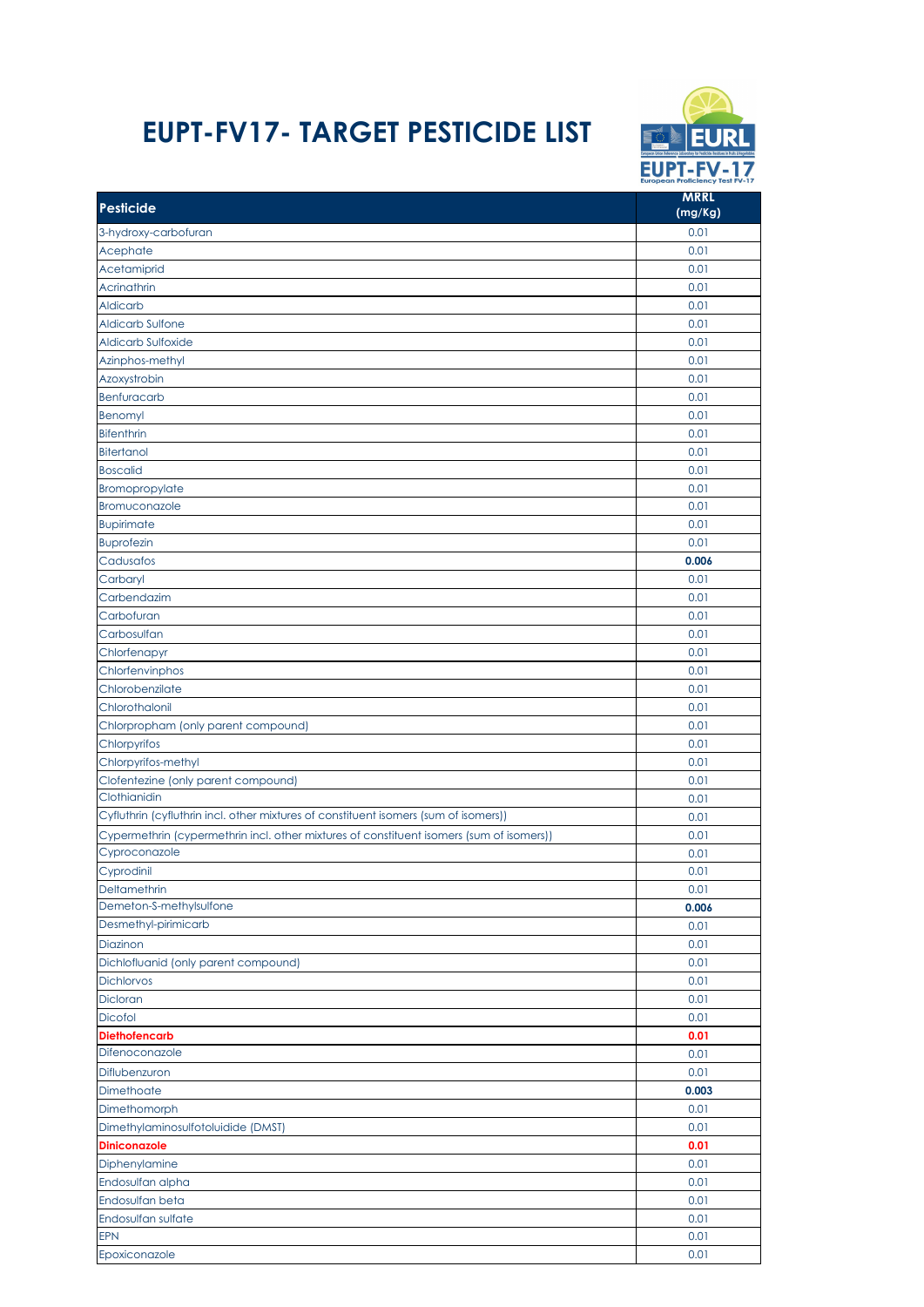| Ethion                                                | 0.01          |
|-------------------------------------------------------|---------------|
| <b>Ethirimol</b>                                      | 0.01          |
| Ethoprophos                                           | 0.008         |
| Etofenprox                                            | 0.01          |
| Fenamidone                                            | 0.01          |
|                                                       |               |
| Fenamiphos                                            | 0.01          |
| Fenamiphos sulfone                                    | 0.01          |
| Fenamiphos sulfoxide                                  | 0.01          |
| Fenarimol                                             | 0.01          |
| Fenazaquin                                            | 0.01          |
| Fenbuconazole                                         | 0.01          |
| Fenhexamid                                            | 0.01          |
| Fenitrothion                                          | 0.01          |
| Fenoxycarb                                            | 0.01          |
| Fenpropathrin                                         | 0.01          |
| Fenpropimorph                                         | 0.01          |
| Fenpyroximate                                         | 0.01          |
| Fenthion                                              | 0.01          |
| Fenthion oxon                                         | 0.01          |
| Fenthion oxon sulfone                                 |               |
| Fenthion oxon sulfoxide                               | 0.01          |
|                                                       | 0.01          |
| Fenthion sulfone                                      | 0.01          |
| Fenthion sulfoxide                                    | 0.01          |
| <b>Fenvalerate and Esfenvalerate</b>                  | 0.01          |
| Fipronil (only parent compound)                       | 0.004         |
| Fludioxonil                                           | 0.01          |
| Flufenoxuron                                          | 0.01          |
| Fluopicolide                                          | 0.01          |
| <b>Fluopyram</b>                                      | 0.01          |
| Fluquinconazole                                       | 0.01          |
| Flusilazole                                           | 0.01          |
| Flutolanil                                            | 0.01          |
| Flutriafol                                            | 0.01          |
| Fosthiazate                                           | 0.01          |
|                                                       |               |
| Hexaconazole                                          | 0.01          |
| Hexythiazox                                           | 0.01          |
| Imazalil                                              | 0.01          |
| Imidacloprid                                          | 0.01          |
| Indoxacarb (Indoxacarb as sum of the isomers S and R) | 0.01          |
| Iprodione                                             | 0.01          |
| Iprovalicarb                                          | 0.01          |
| Isocarbophos                                          | 0.01          |
| Isofenphos-methyl                                     | 0.01          |
| Isoprothiolane                                        | 0.01          |
| Kresoxim-methyl                                       | 0.01          |
| Lambda-Cyhalothrin                                    | 0.01          |
| Linuron                                               | 0.01          |
| Lufenuron                                             | 0.01          |
| Malaoxon                                              | 0.01          |
| Malathion                                             | 0.01          |
| <b>Mandipropamid</b>                                  | 0.01          |
| Mepanipyrim (only parent compound)                    |               |
|                                                       | 0.01          |
| Metaflumizone                                         | 0.01          |
| Metalaxyl and metalaxyl-M                             | 0.01          |
| Metconazole                                           | 0.01          |
| Methamidophos                                         | 0.01          |
| Methidathion                                          | 0.01          |
| Methiocarb                                            | 0.01          |
| Methiocarb sulfone                                    | 0.01          |
|                                                       | 0.01          |
| Methiocarb sulfoxide                                  |               |
| Methomyl                                              | 0.01          |
| Methoxyfenozide                                       | 0.01          |
|                                                       |               |
| Monocrotophos                                         | 0.01          |
| Myclobutanil<br>Omethoate                             | 0.01<br>0.003 |